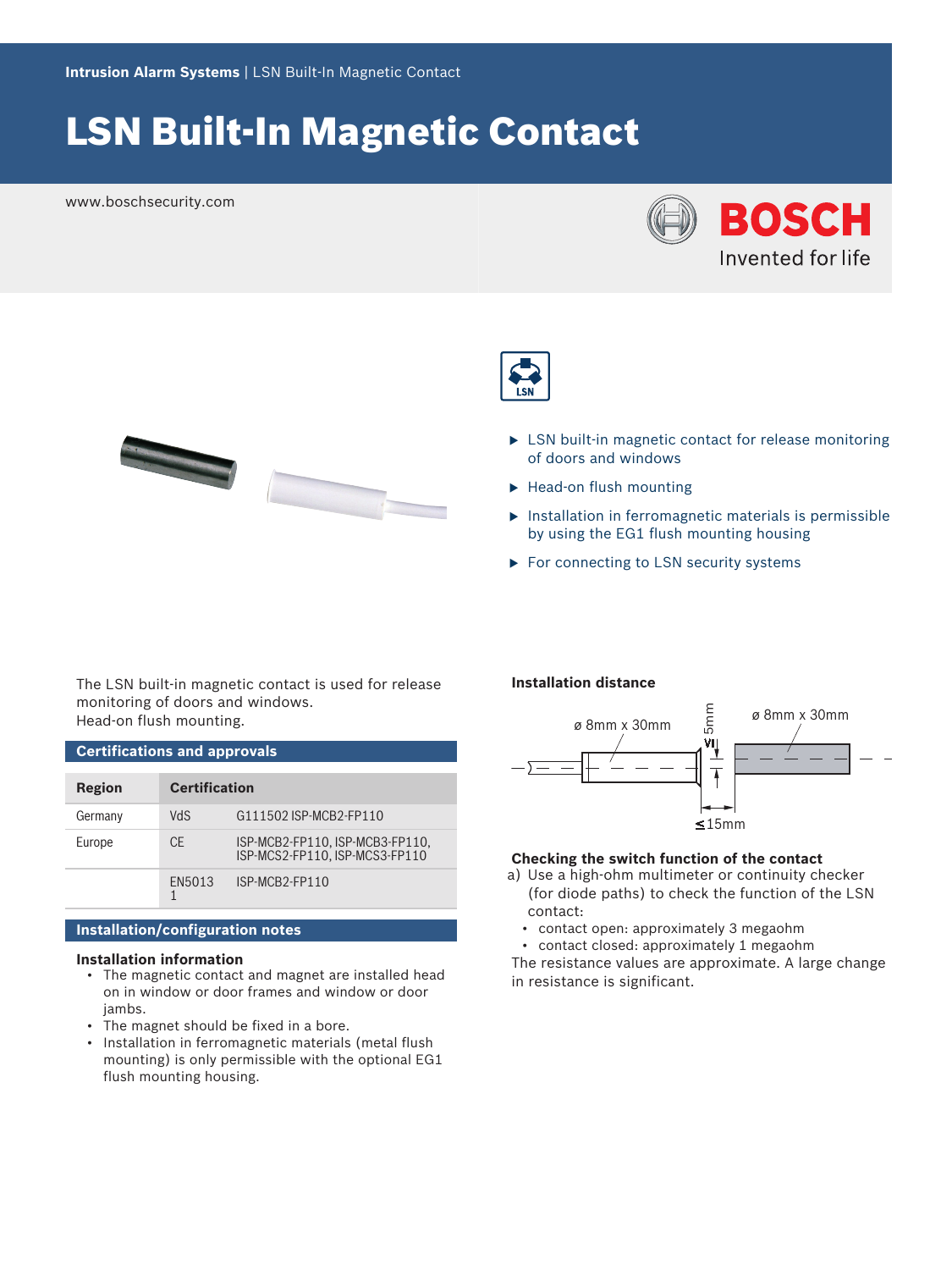

#### **Connecting LSN contacts**

- Each LSN contact is a physical LSN element (1 out of 127 possible per loop).
- Include the length of LSN contact connection cables when planning the total line length of the LSN loop, as the LSN technology is integrated in these contacts.
- Position passive elements for connecting the connection cables to the installation cable as close as possible to the LSN contacts, as a 1m connection cable with 2m LSN cable length is included in the calculation of the LSN cable length (LSN is fed into the contacts and back out again).
- Connector boxes (optional) are classified as installation material.

### **Parts included**

| Qty. | <b>Components</b>    |
|------|----------------------|
|      | 4 m connection cable |
|      | Magnet               |
|      | Installation note    |

# **Technical specifications**

# **Electrical**

| Minimum operating voltage in<br><b>VDC</b> | 15             |
|--------------------------------------------|----------------|
| Maximum operating voltage in<br><b>VDC</b> | 33             |
| Maximum current consumption in<br>mA       | 0.25           |
| Reed contact                               | N <sub>O</sub> |
| Switch tolerance                           | $>10^{7}$      |
| .                                          |                |

#### **Mechanical**

| Dimension in cm $(H \times W \times D)$ | $1.2 \times 1.18 \times 4.28$ |
|-----------------------------------------|-------------------------------|
| Dimension in cm $(\emptyset \times D)$  | $0.8 \times 3.0$              |
| Material                                | AIN $i$ Co 500                |
| Housing material                        | <b>ARS</b>                    |

| Color            | white                                                                                                 |
|------------------|-------------------------------------------------------------------------------------------------------|
| Connection cable | LiY(St)Y $4 \times 0.22$ mm <sup>2</sup> with<br>shield, exterior $\varnothing$ 3,2 mm, length<br>4 m |

#### **Environmental**

| Minimum operating temperature<br>in ${}^{\circ}C$ | $-25$       |
|---------------------------------------------------|-------------|
| Maximum operating temperature<br>in ${}^{\circ}C$ | 70          |
| Protection class                                  | <b>IP68</b> |
| <b>Environmental class</b>                        | Ш           |
|                                                   |             |

# **Ordering information**

### **LSN Built-In Magnetic Contact**

For release monitoring of doors and windows, head-on mounting

Order number **ISP-MCB2-FP110**

# **Accessories**

# **EG1 flush mounting housing**

For flush mounting the magnetic contact in ferromagnetic materials, head-on installation Order number **4998138931**